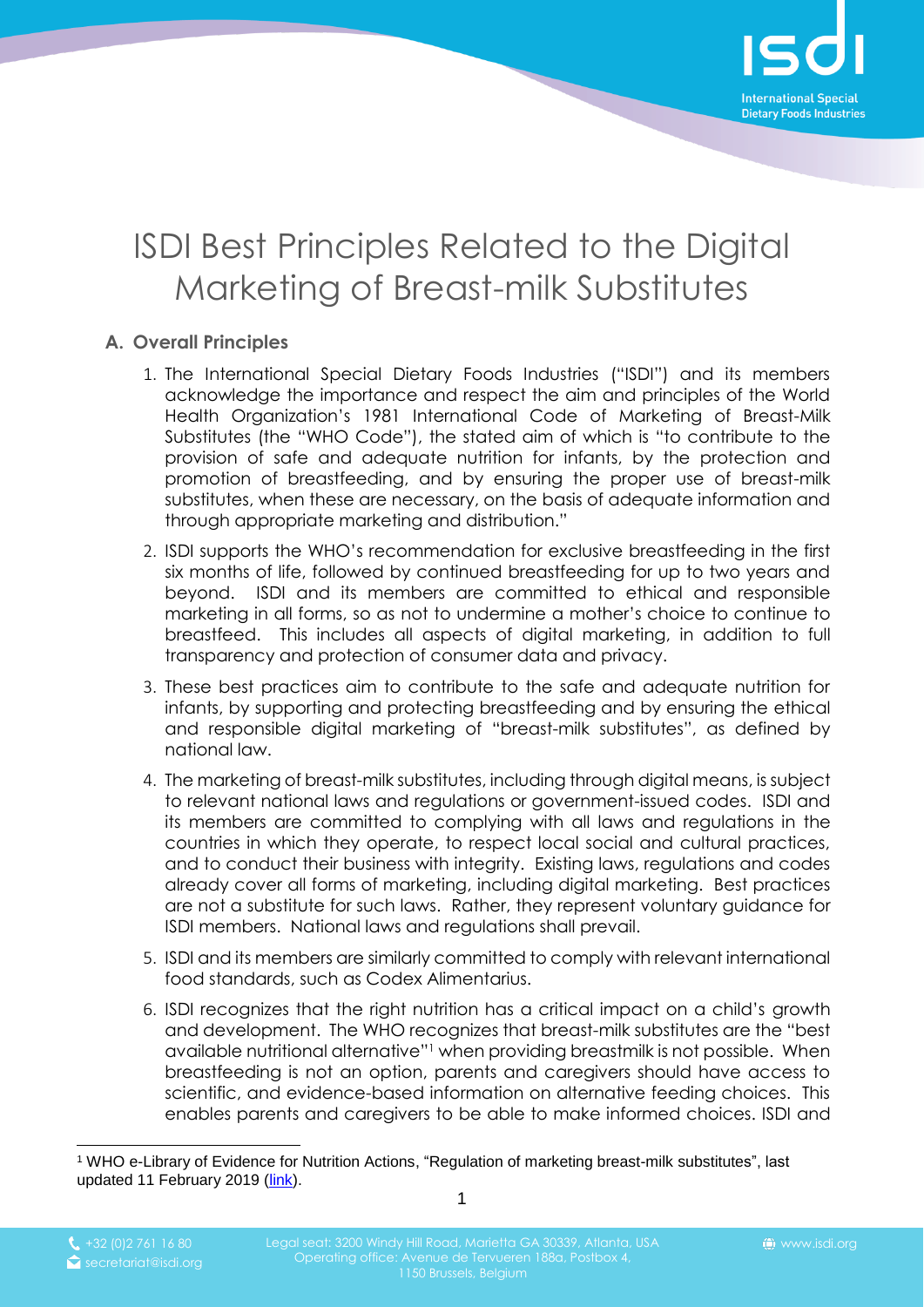

its members are committed to improving nutrition and providing the highest quality products that help meet the nutritional needs of mothers, infants and children, and to enable parents and caregivers access to science-based information.

7. Access to accurate and scientifically validated nutrition information is critical for healthcare professionals to provide the best nutritional advice and to enable parents and caregivers to make informed decisions about the most suitable nutritional options for their infants and young children.

## <span id="page-1-0"></span>**B. Company Websites**

- 1. ISDI members provide consumers information about the benefits and the superiority of breastfeeding, as outlined by the WHO Code. Therefore, ISDI members should provide this information on their company website, for example, through a tab or link labelled "Breastfeeding is Best," "Benefits of Breastmilk" or embedded in the overall Website content, which provides scientific, factual information about breastfeeding and breast-milk substitutes.
- <span id="page-1-1"></span>2. Unless otherwise permitted by law, information provided on company websites should include the following information in accordance with Article 9 of the WHO Code and relevant Codex Alimentarius standards ("Important Message"): (a) the words "Important Notice" or their equivalent; (b) a statement of the superiority of breastfeeding; (c) a statement that the product should be used only on the advice of a health worker as to the need for its use and the proper method of use; (d) instructions for appropriate preparation, and a warning against the health hazards of inappropriate preparation.
- 3. Unless otherwise permitted by law, the inclusion of product information about breast-milk substitutes, such as a description and pack shots, on a Website is acceptable, provided: (i) best practices set out in paragraphs [1](#page-1-0) and [2](#page-1-1) are followed, where permitted by law; and (ii) any information is factual in nature and intended to help consumers make an informed choice on how to feed their babies.

## **C. Frequently Asked Questions (FAQ)**

- 1. FAQ pages on Websites are an important means of providing information on breast-milk substitutes to consumers, as well as assisting healthcare professionals and caregivers in differentiating between different feeding options.
- 2. On FAQ pages, if parents or caregivers have questions seeking medical advice, the FAQ should direct consumers to consult their pediatrician or healthcare professional.

2